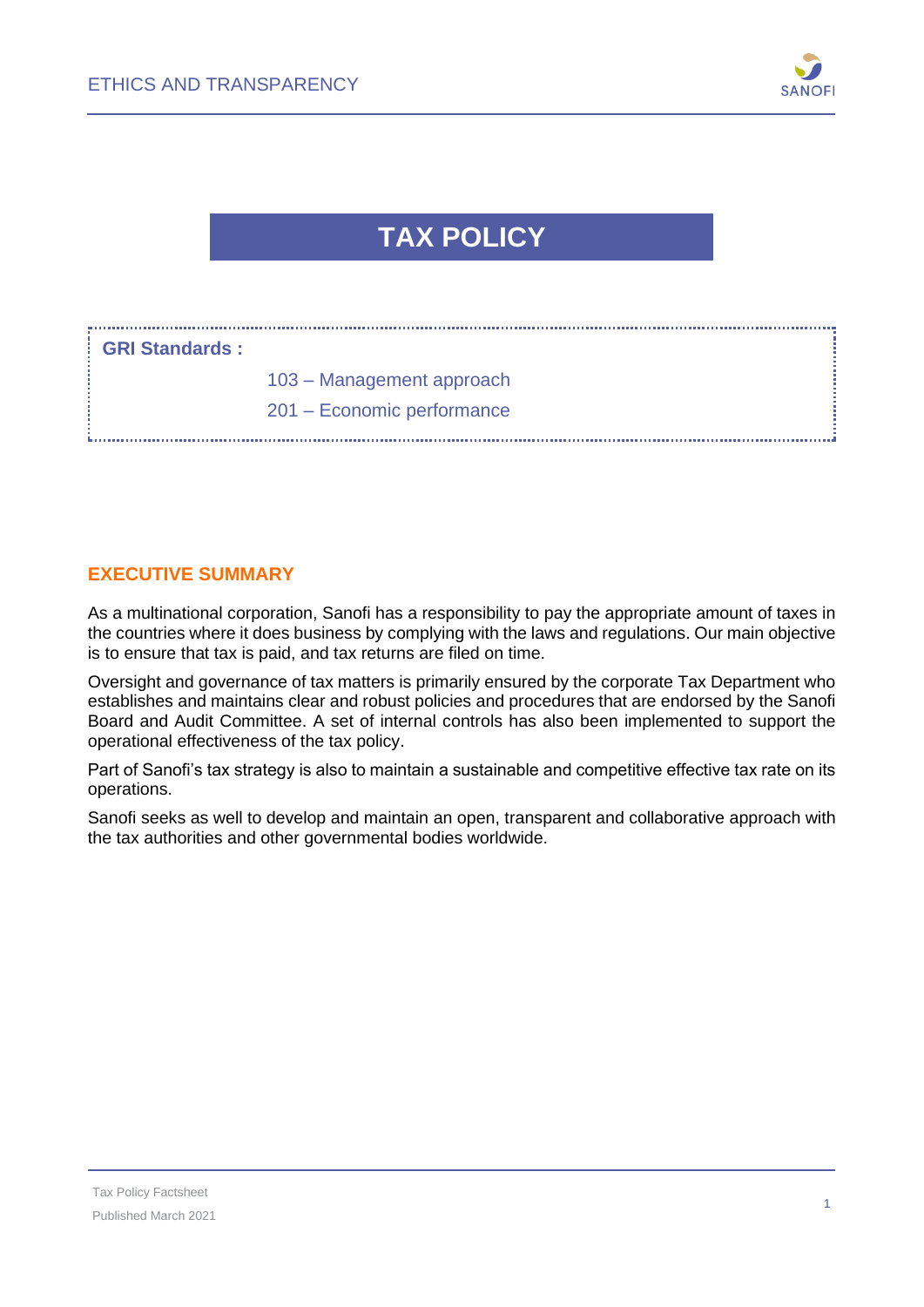# **TABLE OF CONTENTS**

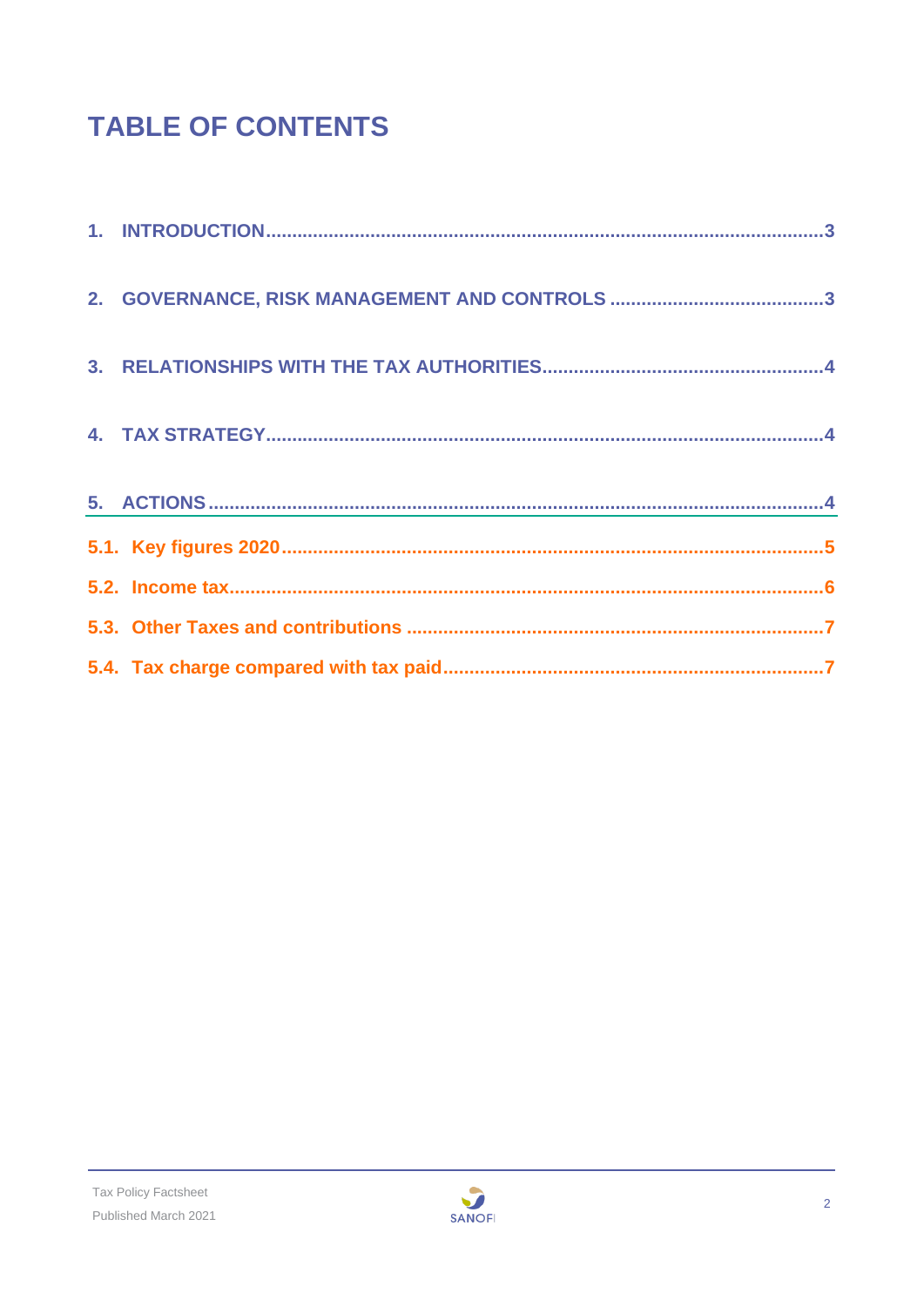#### <span id="page-2-0"></span>**1. INTRODUCTION**

Sanofi is a leading global healthcare company, focused on patient needs and committed to researching, developing, manufacturing and marketing therapeutic solutions.

Teamwork, respect, courage and integrity are the foundation through which we work to bring our innovative medicines to patients around the world. Those values, incorporated in our Code of Ethics, are embedded in our tax policy.

As a multinational corporation, Sanofi has responsibility to pay the appropriate amount of taxes in the countries where it does business by complying with the laws and regulations. Our main objective is to ensure that tax is paid, and tax returns are filed on time in each jurisdiction in compliance with the governing laws and rules.

Sanofi operates in over 100 countries and have just under 100,000 employees representing 145 nationalities. This global footprint makes Sanofi liable to paying many taxes including (but not limited to) corporate income tax at federal and/or local level, property taxes, customs and duties and other business taxes such as pharma taxes, employee related taxes such as social security contributions. In addition, its businesses collect sales and added-value taxes charged to its customers and a variety of taxes paid by its employees.

Sanofi is committed to developing and maintaining positive and transparent relationships with all tax authorities and other governmental bodies.

Sanofi has responsibility to its shareholders to sustain future competitiveness and performance while ensuring communities benefit from the growth and development of its activities.

#### <span id="page-2-1"></span>**2. GOVERNANCE, RISK MANAGEMENT AND CONTROLS**

Sanofi's approach to tax risks is fully embedded in its broader and integrated risk management framework (See [Sanofi Form 20-F 2020](https://www.sanofi.com/en/investors/reports-and-publications) – Item 3-D. Risk factors).

Sanofi's tax department (who reports to the Chief Financial Officer) relies on a network of qualified tax experts located across the world. Sanofi supports their continuous training needs and requires that they comply with its internal code of ethics and procedures.

They are all committed to complying with tax requirements in every jurisdiction where Sanofi has business activities and they apply the highest compliance standard.

Sanofi is constantly looking for technology and innovation investment opportunities to improve its systems in order to have greater control and to be able to better monitor tax risks.

Applicable laws and regulations are often complex and may create uncertainties with respect to the application of Sanofi's activities. When appropriate, Sanofi seeks external tax advice to support its positions.

Oversight and governance of tax matters is primarily ensured by the corporate tax department who established and maintain clear and robust policies and procedures that are endorsed by the Sanofi Board and Audit Committee.

In addition to the above, tax processes are subject to the same level of internal controls as the rest of Sanofi's business or functions and a set of internal controls has been put in place to support the operational effectiveness of the tax policy. Audit Committee, Risk Committee, Internal Audit and external auditors ensure regularly the respect of procedures, policies and effectiveness of risk management within Sanofi.

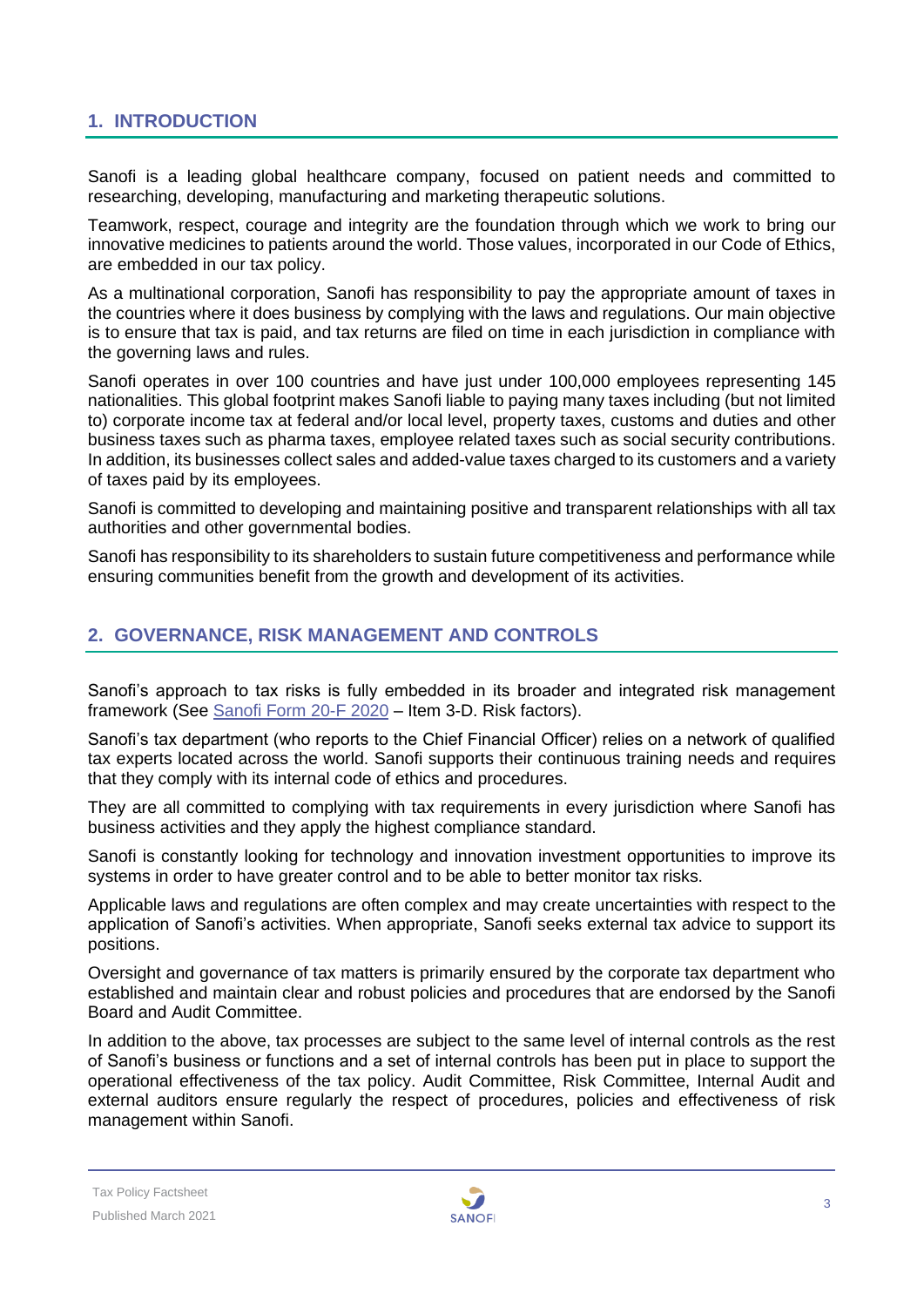### <span id="page-3-0"></span>**3. RELATIONSHIPS WITH THE TAX AUTHORITIES**

Sanofi seeks to develop and maintain an open, transparent and collaborative approach with the tax authorities and other governmental bodies worldwide. When possible, Sanofi engages in partnerships with the tax authorities and requests for advance agreements on complex tax or transfer pricing matters. The same open and cooperative approach also applies to regular tax audits in most countries where Sanofi operates.

Sanofi supports and participates, directly or through industry, in initiatives with policy makers or national and international governing bodies that provide legal certainty and encourage sustainable growth.

### <span id="page-3-1"></span>**4. TAX STRATEGY**

Sanofi's tax strategy is aligned with its business strategy which is based on its commercial and industrial investments as well as its people in order to create value, sustain competitiveness and manage tax and reputational risks. Sanofi's tax planning is driven by business considerations and supported by substantive business transactions. Sanofi does not engage in tax evasion nor in tax fraud. Sanofi tax planning is aligned with its values and the business strategy defined by Sanofi's management.

Sanofi is present in a limited number of countries that could be perceived as tax havens. However this is justified by its commitment to meet its patients' and residents' needs for medicines and vaccines around the world, as well as by substantive business transactions. Sanofi's presence in such countries is therefore not operated specifically to avoid tax.

Sanofi assesses the amount of the tax liability on the basis of a technical assessment that is carried out with reference to legislation, case law, regulations, and established practice. When the application of Sanofi's tax positions is subject to uncertainty, they are based on an interpretation, in good faith, of the tax laws and regulations and are duly supported by external tax advice. The relevant information and documentation are made available for examination to one or more tax authorities. The positions adopted by Sanofi on tax matters may be subject to uncertainty. When an uncertain tax position is considered probable, a tax provision is booked.

On the transfer pricing area, Sanofi applies the OECD guidelines and any country-specific legislation and is targeting "arm's length" remuneration for all inter-company transactions. Sanofi's transfer pricing policy is duly documented and supported by economic analysis. In order to minimize uncertainty, Sanofi is engaged in Advance Pricing Agreements or Mutual Agreement Procedures for structural flows with major countries to ensure long-term visibility for Sanofi and the tax authorities.

Part of Sanofi's tax strategy is to maintain a sustainable and competitive effective tax rate on its operations. As part of this, where available and appropriate in light of its business activities, Sanofi strives to qualify for government sponsored tax incentives or benefits.

# <span id="page-3-2"></span>**5. ACTIONS**

Our accounting policy for Income Taxes is clearly defined and explained in Sanofi Form 20-F [2020](https://www.sanofi.com/en/investors/reports-and-publications) - Notes to the consolidated financial statements B.22. Income tax expense.

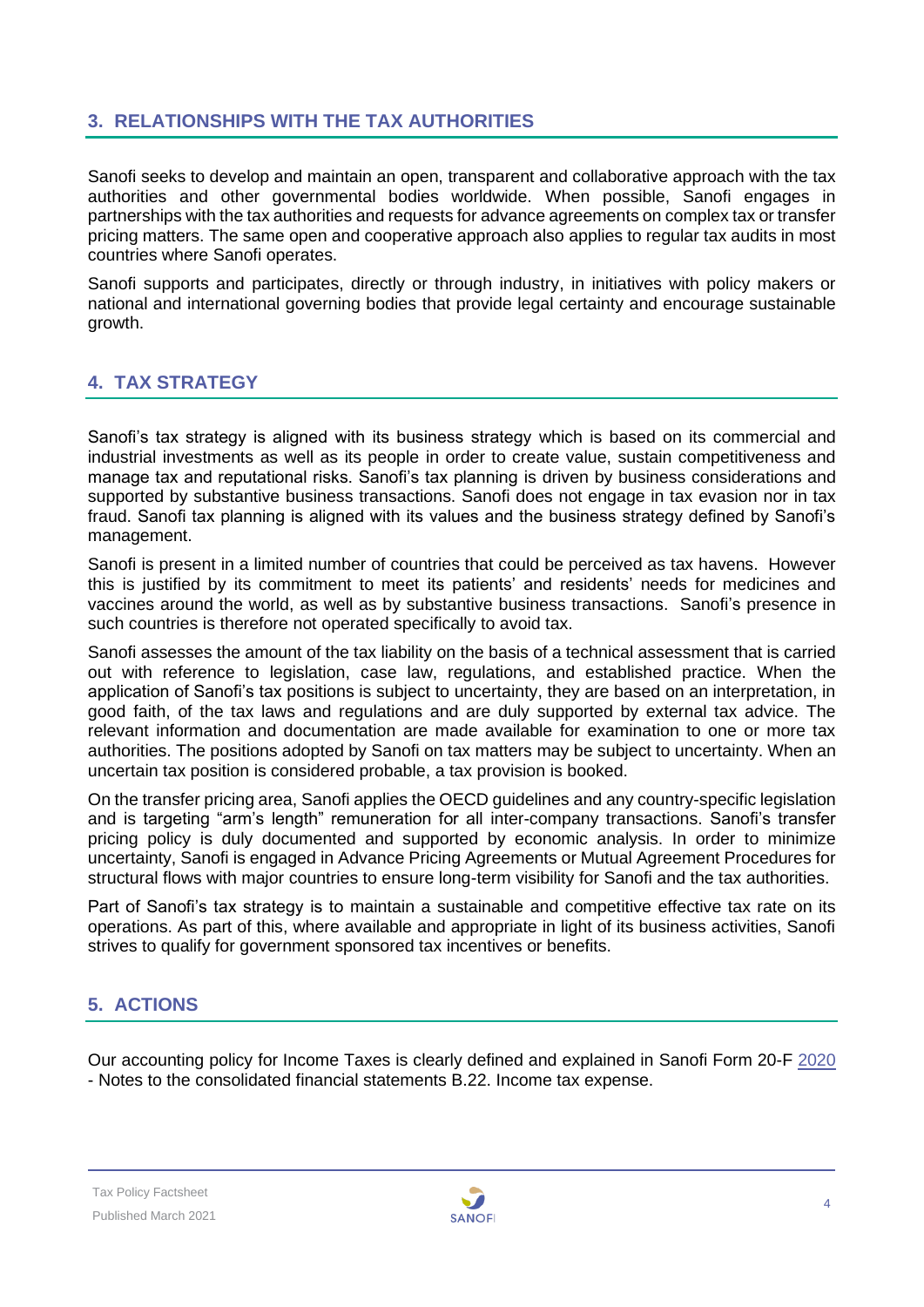# <span id="page-4-0"></span>**5.1. Key figures 2020**

#### **Geographical footprint**



#### 69 MANUFACTURING SITES IN 32 COUNTRIES AND 22 R&D SITES IN 8 COUNTRIES (as at December 31, 2020)

The long history of Sanofi results in a significant proportion of income tax being paid in Western Europe and US where the intellectual property of many of our leading products is located. In 2020, the amount of income taxes we paid relating to 2020 in our three main countries: Germany, US and France represented 70 % of our group cash tax. Our headquarter is located in France. More than 30 manufacturing sites (including most of the principal ones) and nearly half of our Research and Development sites are located in Western Europe. See below for more details of the Company's geographical footprint.

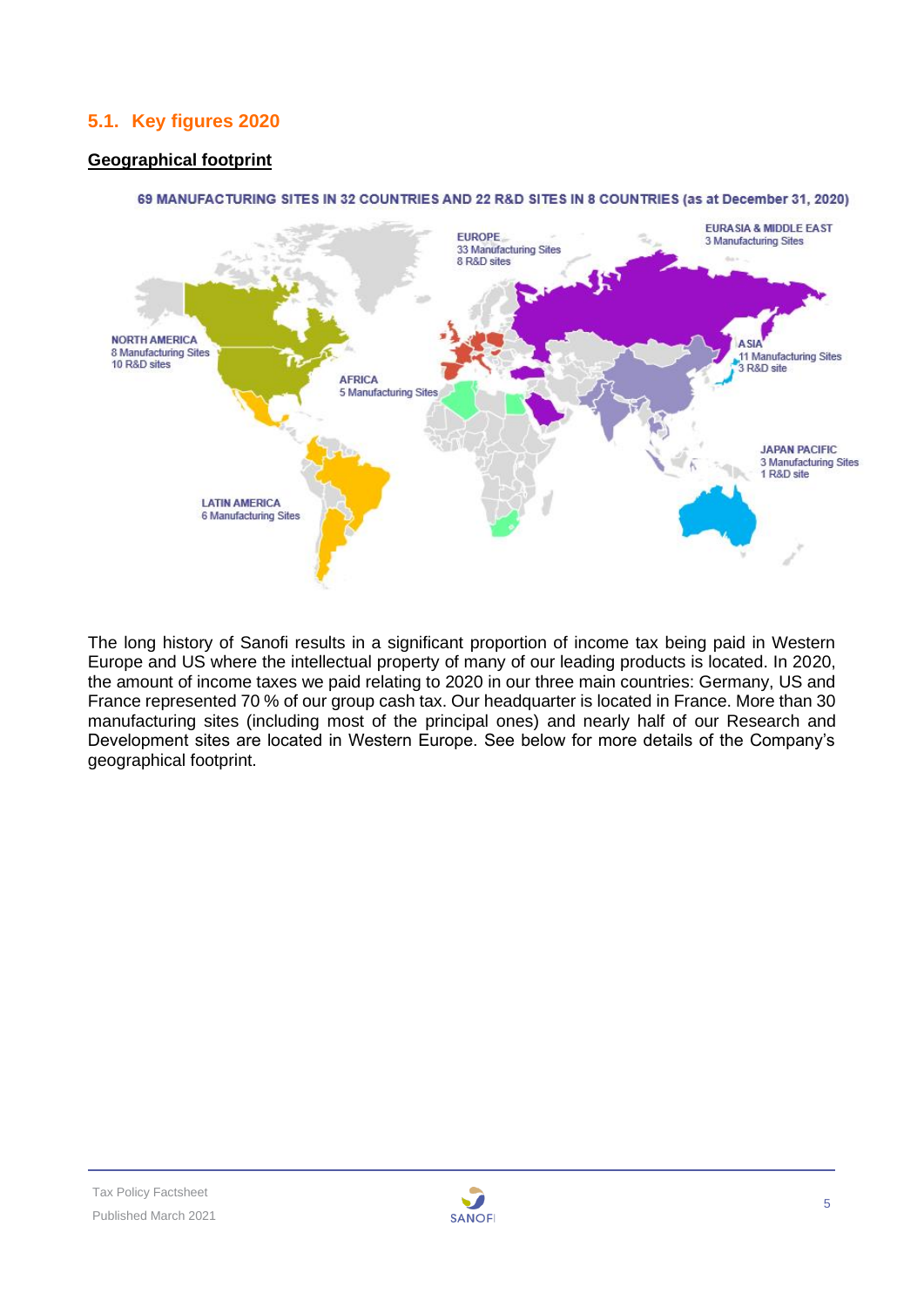#### **Operations in Country**

|                                                     |                               | <b>Operations in Country</b> |               |                  |                              |                      |                              |
|-----------------------------------------------------|-------------------------------|------------------------------|---------------|------------------|------------------------------|----------------------|------------------------------|
| <b>Regions including Top 10</b><br><b>Countries</b> | <b>Manufacturing</b><br>sites | <b>R&amp;D</b> sites         | <b>Sales</b>  | <b>Employees</b> | <b>Head</b><br><b>Office</b> | Income tax<br>charge | <b>Corporate tax</b><br>paid |
| America                                             | $\overline{1}$                | 9                            | 37%           | 13%              |                              | 23%                  | 26%                          |
| <b>United States</b>                                | ₩                             | ¥                            | 37% المعلم    |                  |                              |                      |                              |
| Europe (of which)                                   | 33                            | 8                            | 26%           | 47%              |                              | 54%                  | 55%                          |
| France                                              | ш                             | ¥                            | المهر         |                  | 畾                            |                      |                              |
| Germany                                             | ш                             | ¥                            | ∣∼            |                  |                              |                      |                              |
| Italy                                               | ш                             |                              | <b>MM</b> 26% |                  |                              |                      |                              |
| Spain                                               | ш                             |                              |               |                  |                              |                      |                              |
| <b>United Kingdom</b>                               | ш                             |                              | سمبر          |                  |                              |                      |                              |
| Rest of the world (of which)                        | 29                            | 5                            | 37%           | 40%              |                              | 23%                  | 19%                          |
| China                                               | ш                             | ¥                            | $\sim$<br>7%  |                  |                              |                      |                              |
| Brazil                                              | ш                             |                              | 2%            |                  |                              |                      |                              |
| Russia                                              | ш                             |                              | ᄴ<br>2%       |                  |                              |                      |                              |
| Japan                                               | ⊯                             | ¥                            | 5%            |                  |                              |                      |                              |
| <b>TOTAL</b>                                        | 69                            | 22                           | 36bn€         | 99,412*          | $\mathbf{1}$                 | 2bn€                 | 2bn€                         |

<span id="page-5-0"></span>\*For more information see 2020 Registration Document - Chapter 4 - Section 4.2.1.2. Workforce

# **5.2. Income tax**

Income tax is paid on profits and not on revenues. If an affiliate makes marginal profit, for example following capital investment, significant R&D expenditure or because margins are regulated, it will accordingly pay less income tax.

In 2020, Sanofi's Income Tax charge on Business operating income was €2.0 billion worldwide and Income Tax paid amounted to  $\epsilon$  2.0 billion. The effective tax rate on Business operating income remained 22.0 % in 2020. It provides a means to analyze the effective tax cost of our current business activities. It should not be seen as a substitute for the effective tax rate on consolidated income before tax.

Based on consolidated income before tax (i.e. including items such as amortization and impairment of intangible assets and restructuring costs and similar items) Sanofi's Income Tax charge was  $\epsilon$  1.8 billion worldwide. The effective tax rate was 13.1% compared with 4.9 % in 2019.